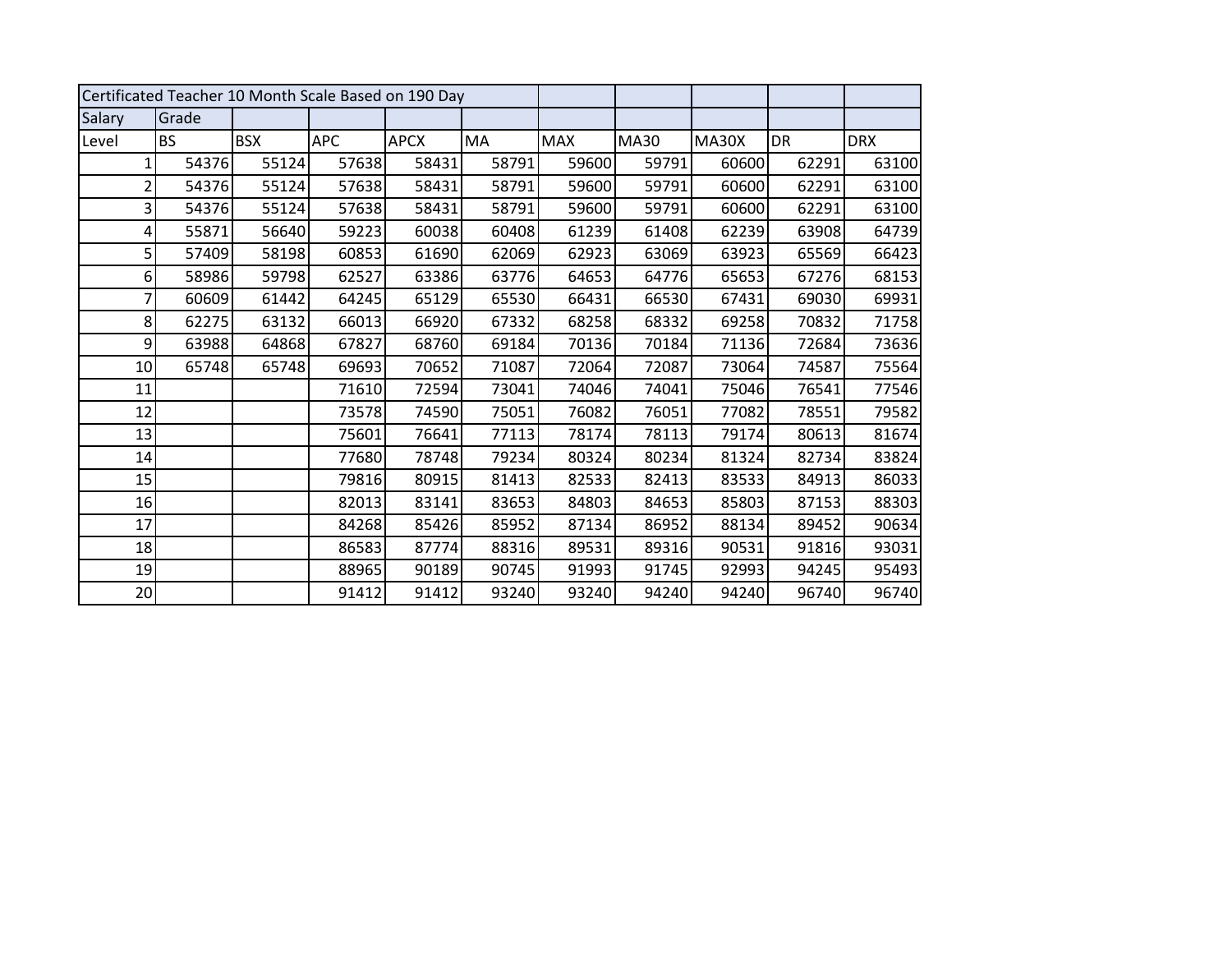| 10.5 month teacher |           |            |            |             |           |            |             |       |        |            |
|--------------------|-----------|------------|------------|-------------|-----------|------------|-------------|-------|--------|------------|
| unit 1 22-23       | <b>BS</b> | <b>BSX</b> | <b>APC</b> | <b>APCX</b> | <b>MA</b> | <b>MAX</b> | <b>MA30</b> | MA30X | DR     | <b>DRX</b> |
|                    | 57238     | 58025      | 60672      | 61506       | 61886     | 62,737     | 62886       | 63737 | 65386  | 66237      |
|                    | 57238     | 58025      | 60672      | 61506       | 61886     | 62,737     | 62886       | 63737 | 65386  | 66237      |
|                    | 57238     | 58025      | 60672      | 61506       | 61886     | 62,737     | 62886       | 63737 | 65386  | 66237      |
|                    | 58812     | 59622      | 62340      | 63198       | 63587     | 64,462     | 64587       | 65462 | 67087  | 67962      |
| 5                  | 60431     | 61261      | 64056      | 64937       | 65336     | 66,235     | 66336       | 67235 | 68836  | 69735      |
| 6                  | 62091     | 62945      | 65818      | 66722       | 67133     | 68,056     | 68133       | 69056 | 70633  | 71556      |
|                    | 63799     | 64676      | 67626      | 68557       | 68978     | 69,927     | 69978       | 70927 | 72478  | 73427      |
| 8                  | 65553     | 66455      | 69487      | 70442       | 70876     | 71,851     | 71876       | 72851 | 74376  | 75351      |
| 9                  | 67356     | 68282      | 71397      | 72379       | 72825     | 73,827     | 73825       | 74827 | 76325  | 77327      |
| 10                 | 69208     | 69208      | 73361      | 74370       | 74829     | 75,858     | 75829       | 76858 | 78329  | 79358      |
| 11                 |           |            | 75379      | 76415       | 76886     | 77,943     | 77886       | 78943 | 80386  | 81443      |
| 12                 |           |            | 77451      | 78516       | 79000     | 80,086     | 80000       | 81086 | 82500  | 83586      |
| 13                 |           |            | 79580      | 80674       | 81172     | 82,289     | 82172       | 83289 | 84672  | 85789      |
| 14                 |           |            | 81768      | 82893       | 83405     | 84,552     | 84405       | 85552 | 86905  | 88052      |
| 15                 |           |            | 84017      | 85173       | 85698     | 86,877     | 86698       | 87877 | 89198  | 90377      |
| 16                 |           |            | 86329      | 87516       | 88055     | 89,266     | 89055       | 90266 | 91555  | 92766      |
| 17                 |           |            | 88703      | 89922       | 90476     | 91,720     | 91476       | 92720 | 93976  | 95220      |
| 18                 |           |            | 91140      | 92394       | 92963     | 94,242     | 93963       | 95242 | 96463  | 97742      |
| 19                 |           |            | 93647      | 94935       | 95521     | 96,834     | 96521       | 97834 | 99021  | 100334     |
| 20                 |           |            | 96223      | 96223       | 98147     | 98,147     | 99147       | 99147 | 101647 | 101647     |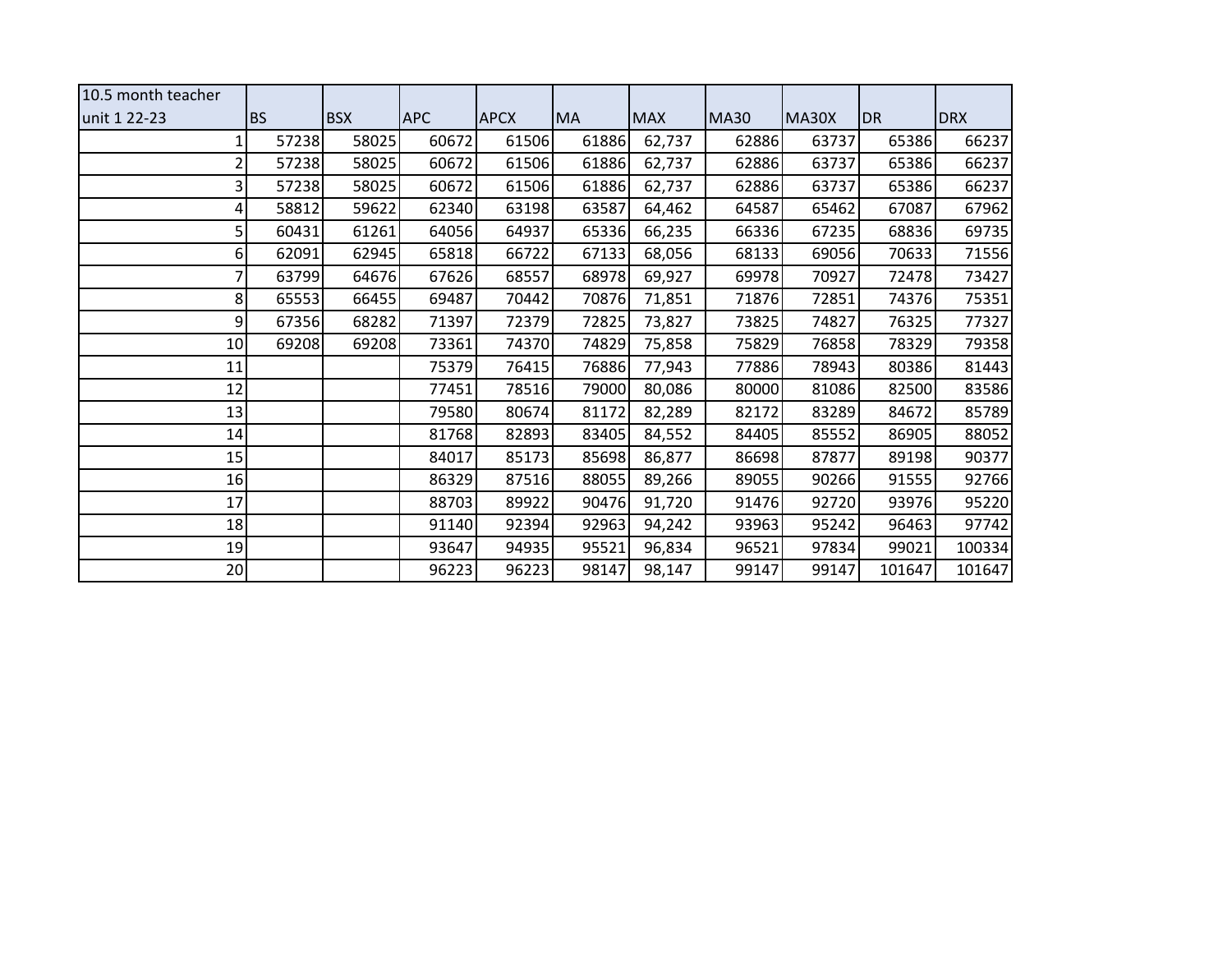| 11 month teacher unit I |           |            |            |             |           |            |             |        |           |            |
|-------------------------|-----------|------------|------------|-------------|-----------|------------|-------------|--------|-----------|------------|
| $22 - 23$               | <b>BS</b> | <b>BSX</b> | <b>APC</b> | <b>APCX</b> | <b>MA</b> | <b>MAX</b> | <b>MA30</b> | MA30X  | <b>DR</b> | <b>DRX</b> |
|                         | 60100     | 60926      | 63,705     | 64581       | 64980     | 65874      | 65980       | 66874  | 68480     | 69374      |
| 2                       | 60100     | 60926      | 63,705     | 64581       | 64980     | 65874      | 65980       | 66874  | 68480     | 69374      |
| 3                       | 60100     | 60926      | 63,705     | 64581       | 64980     | 65874      | 65980       | 66874  | 68480     | 69374      |
| 4                       | 61752     | 62602      | 65,457     | 66358       | 66767     | 67685      | 67767       | 68685  | 70267     | 71185      |
| 5                       | 63452     | 64324      | 67,259     | 68184       | 68603     | 69546      | 69603       | 70546  | 72103     | 73046      |
| 6                       | 65195     | 66092      | 69,109     | 70059       | 70489     | 71458      | 71489       | 72458  | 73989     | 74958      |
|                         | 66989     | 67910      | 71,008     | 71985       | 72427     | 73424      | 73427       | 74424  | 75927     | 76924      |
| 8                       | 68830     | 69777      | 72,962     | 73965       | 74420     | 75444      | 75420       | 76444  | 77920     | 78944      |
| 9                       | 70724     | 71697      | 74,967     | 75998       | 76467     | 77519      | 77467       | 78519  | 79967     | 81019      |
| 10                      | 72669     | 72669      | 77,029     | 78089       | 78570     | 79650      | 79570       | 80650  | 82070     | 83150      |
| 11                      |           |            | 79,148     | 80236       | 80729     | 81840      | 81729       | 82840  | 84229     | 85340      |
| 12                      |           |            | 81,323     | 82441       | 82951     | 84091      | 83951       | 85091  | 86451     | 87591      |
| 13                      |           |            | 83,559     | 84708       | 85231     | 86403      | 86231       | 87403  | 88731     | 89903      |
| 14                      |           |            | 85,857     | 87038       | 87574     | 88779      | 88574       | 89779  | 91074     | 92279      |
| 15                      |           |            | 88,218     | 89432       | 89983     | 91221      | 90983       | 92221  | 93483     | 94721      |
| 16                      |           |            | 90,646     | 91892       | 92459     | 93730      | 93459       | 94730  | 95959     | 97230      |
| 17                      |           |            | 93,138     | 94418       | 95000     | 96306      | 96000       | 97306  | 98500     | 99806      |
| 18                      |           |            | 95,697     | 97014       | 97611     | 98955      | 98611       | 99955  | 101111    | 102455     |
| 19                      |           |            | 98,330     | 99682       | 100298    | 101677     | 101298      | 102677 | 103798    | 105177     |
| 20                      |           |            | 101,034    | 101034      | 103055    | 103055     | 104055      | 104055 | 106555    | 106555     |